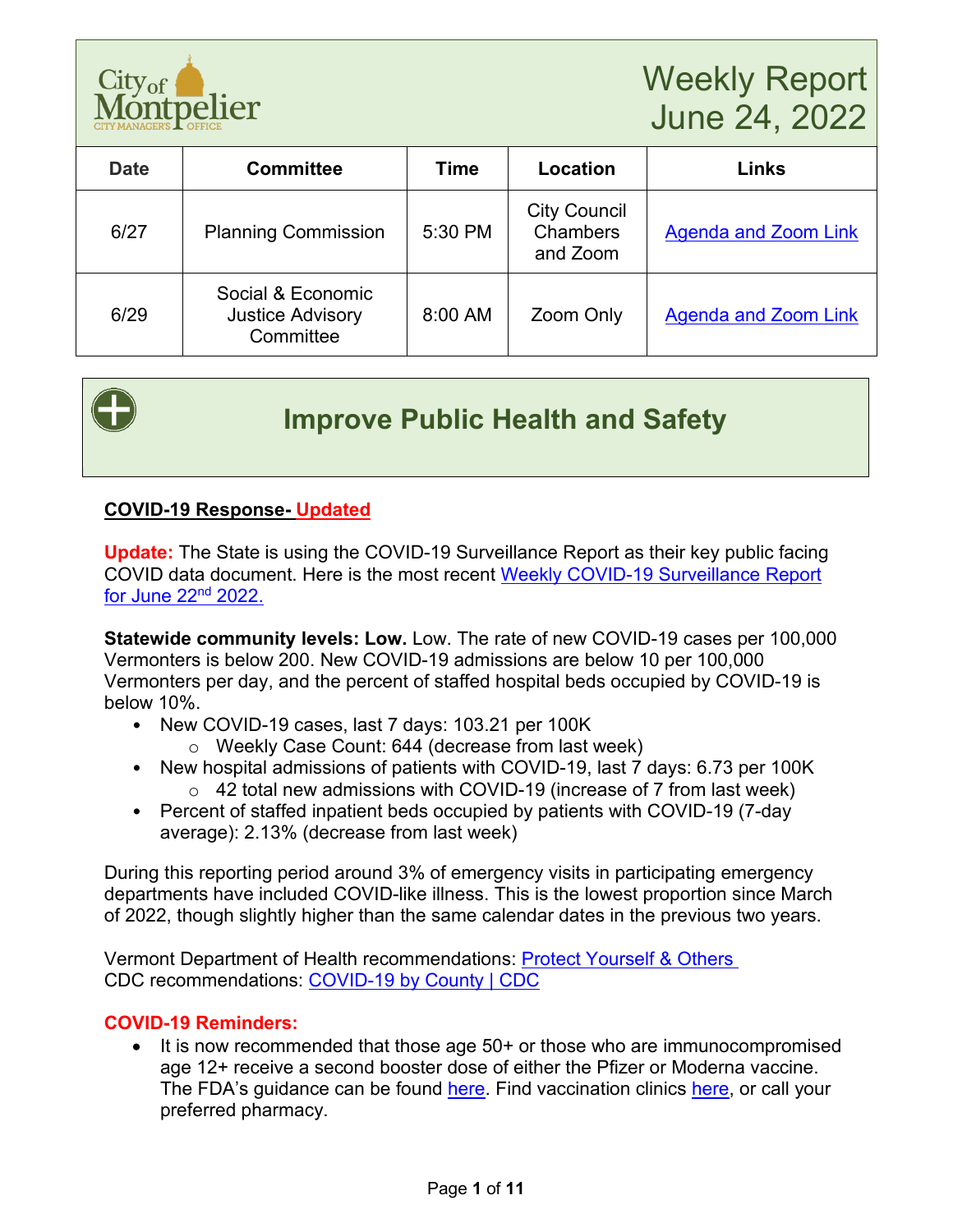- The health department now recommends that people who test positive isolate for five days, with the caveat that if you still have symptoms after completing isolation, you might choose to take extra precautions such as wearing a mask, which helps protect you and the people around you from getting or spreading COVID-19. More information can be found here: [https://www.healthvermont.gov/covid-19/symptoms](https://www.healthvermont.gov/covid-19/symptoms-sickness)[sickness](https://www.healthvermont.gov/covid-19/symptoms-sickness)
- **Keep up to date with CDC Recommendations!** You can find the CDC's updates regarding COVID-19 on their website [here.](https://www.cdc.gov/coronavirus/2019-ncov/whats-new-all.html) They have released an updated chart regarding their quarantine and isolation guidelines [here.](https://www.cdc.gov/coronavirus/2019-ncov/your-health/quarantine-isolation.html)

### **Locker Project Update:**

Information about the locker program is now on the City website: [https://www.montpelier](https://www.montpelier-vt.org/1105/Homelessness-Task-Force)[vt.org/1105/Homelessness-Task-Force.](https://www.montpelier-vt.org/1105/Homelessness-Task-Force) Locker installation has been delayed due to staffing capacity but is being prioritized and should be done soon. More updates to come!

#### **Homelessness Task Force – New**

The Homelessness Task Force has released an RFP for a consultant to evaluate local needs and make a recommendation for facilities and/or services needed. ARPA money has been allocated for this study and, potentially, for the resulting recommendations.

#### **Police Department Staffing – new**

Like many communities, we continue to struggle with filling police positions. Compounding the problem is that ongoing vacancies create stress for the existing staff because of the time and effort needed to fill shifts. We may need to look at some alternatives for the department. More to come.



# **Practice Good Environmental Stewardship**

#### **Sustainability Coordinator – update**

The position is being advertised now with a closing date of July  $8<sup>th</sup>$ . We have received 8 applications to date. Ken Jones from MEAC is assisting me with applicant review.

#### **City Building Energy Policy – new**

We have developed a complete inventory of energy sources for all city buildings. We are seeking assistance to provide estimated costs of conversion to non fossil fuel sources.



# **Provide Responsible and Engaged Government**

#### **Community Outreach - new**

In order to improve our community outreach, communication, and engagement, we have hired a temporary part time Communications Coordinator. Evelyn Prim is a UVM student completing both a Bachelors in Public Communications and a Masters in Public Administration in May. She will lead the website upgrade and Polco projects, our social media/FPF presence, and other aspects of the city's communications. We are funding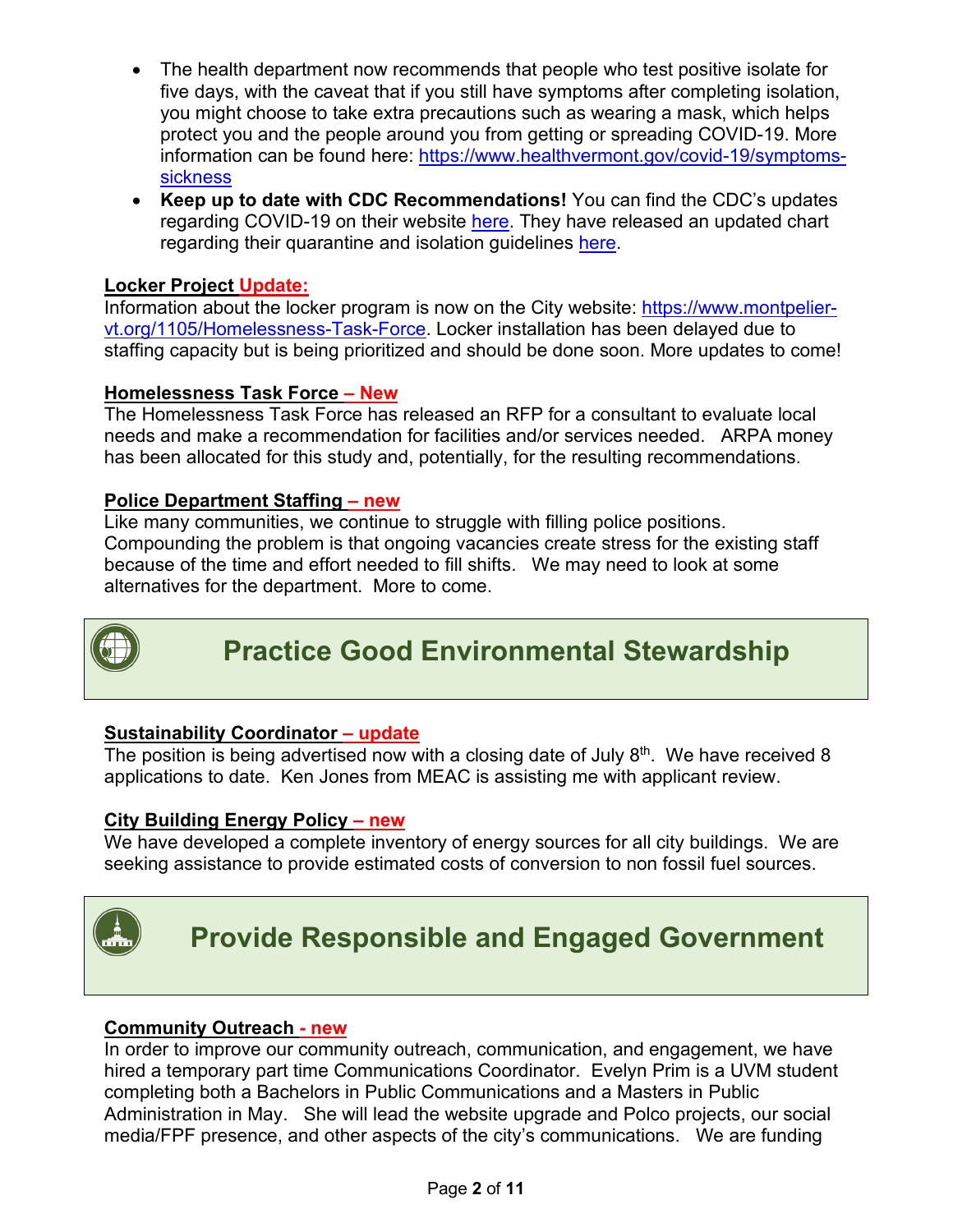this through the ARPA public outreach money in the budget.

#### **Council Agenda Items – New**

Due to the choices at the last meeting, I've shuffled the tentative agendas for the next few meetings a bit. Planned items are listed below.

### **Pending Legal**

- *Appeal of Zoning Permit.* Neighbors have appealed DRB approval of a permit to move a barn structure. City is represented by Attorney David Rugh. We are monitoring the case. Recent filings by appellants have challenged the validity of sections of the city's zoning ordinance.
- *Abdo Banfield v. City of Montpelier.* Appeal of DRB determination upholding decision of the Zoning Administrator. City is represented by Attorney David Rugh.
- *Ferry et al v. City of Montpelier.* The Superior Court dismissed the suit challenging the legality of the city's non—citizen voting provision but upheld the plaintiff's standing to raise the issue/. The plaintiffs have now appealed this decision to the Supreme Court. The City is likely to file a cross appeal challenging the standing decision.



# **Create More Housing**

#### **Elks Club Project - update**

The City is closing on the property on July 1<sup>st</sup>. The RFP for Project Manager is being released today with the goal of awarding the contract at the 8/24 meeting. Reminder that this work is being funded by the \$50,000 for economic development in the budget as well as Community Development Loan funds.

#### **VCFA - new**

The city has been in contact with VCFA and their real estate consultants. We would like to play some role in the decision making about the future of the property. We may also consider whether some of the buildings and land have value for city use.

#### **Housing Committee – new**

Community and Economic Development Director Josh Jerome will be staffing the newly formed Housing Committee. He is arranging the organizational meeting. The Community Justice Center will assist in providing a facilitator for the initial meeting to help the group sort through the various housing issues, set priorities, and lay out an agenda.



# **Improve Community Prosperity**

#### **Recreation Department Updates:**

It has been a busy week in the recreation Department. This was the first week of day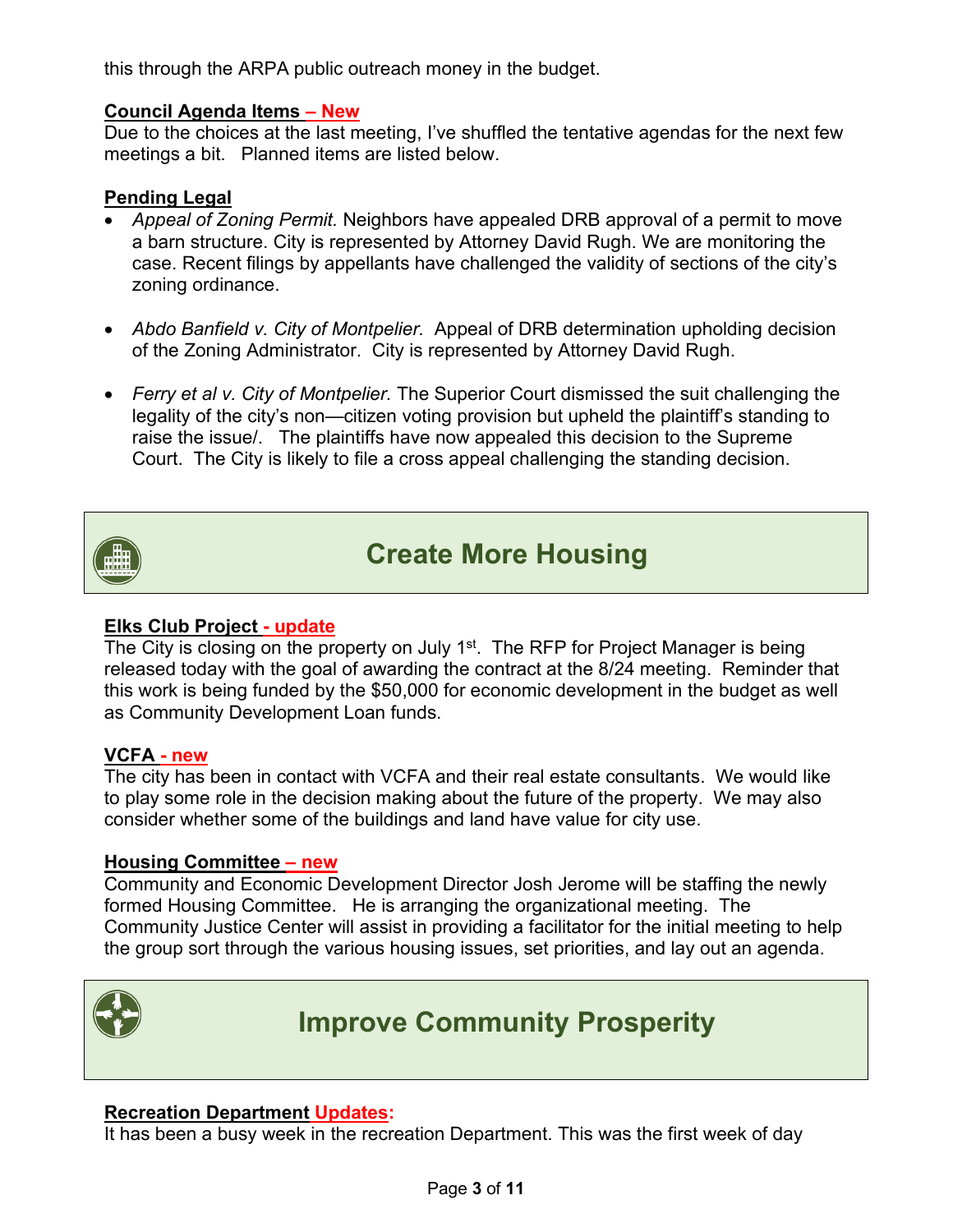camp and they are off to a great start, but sill need some additional staff and substitutes. The pool has been busy this week with the nice weather and looking at the forecast it will continue to be for a little while especially this weekend. Looking forward into next week there will be lots of camps going on including, baseball, soccer, tennis and regular Day Camp as well.

**PLEASE NOTE**: We are still low on Day Camp Staff, and so some operating hours may be different. Please check the Rec website and Facebook for up-to-date information here: <https://www.facebook.com/MontpelierRec> and [https://www.montpelier](https://www.montpelier-vt.org/844/Montpelier-Pool)[vt.org/844/Montpelier-Pool](https://www.montpelier-vt.org/844/Montpelier-Pool) 

#### **Community Services Department Shared Info Updates/Events/Collaborations**

- **FEAST Farm Stand**
	- o We held our second FEAST Farm Stand this past Wednesday. Despite the inclement weather, we had more folks turnout than our first week. We sold out of our chard and went through almost all of our other fruits and veggies. Among our produce for sale this week, we had mint, oregano, strawberries, garlic scapes, lettuce, chard, and turnips.
	- o We also want to announce that we were featured in last Friday's Time Argus as the front page photo. How exciting!
	- o Join us for the next farm stand on Wednesday June 29th from 1-3pm. We will have chair yoga with Maddie Sholar as our special event starting at 1 pm.
	- o Also, we are still looking for volunteers to help us run the farm stand. We are seeking individuals who would be available from 1-3pm every Wednesday. We prefer volunteers who can commit to doing it every week on a regular basis, but we welcome all the help we can gather.
	- o Check out some of the highlights from this week:



**FEAST Farm Stand: Ruby Bertola of the Vermont Foodbank showcases her fresh Kale Pesto samples.**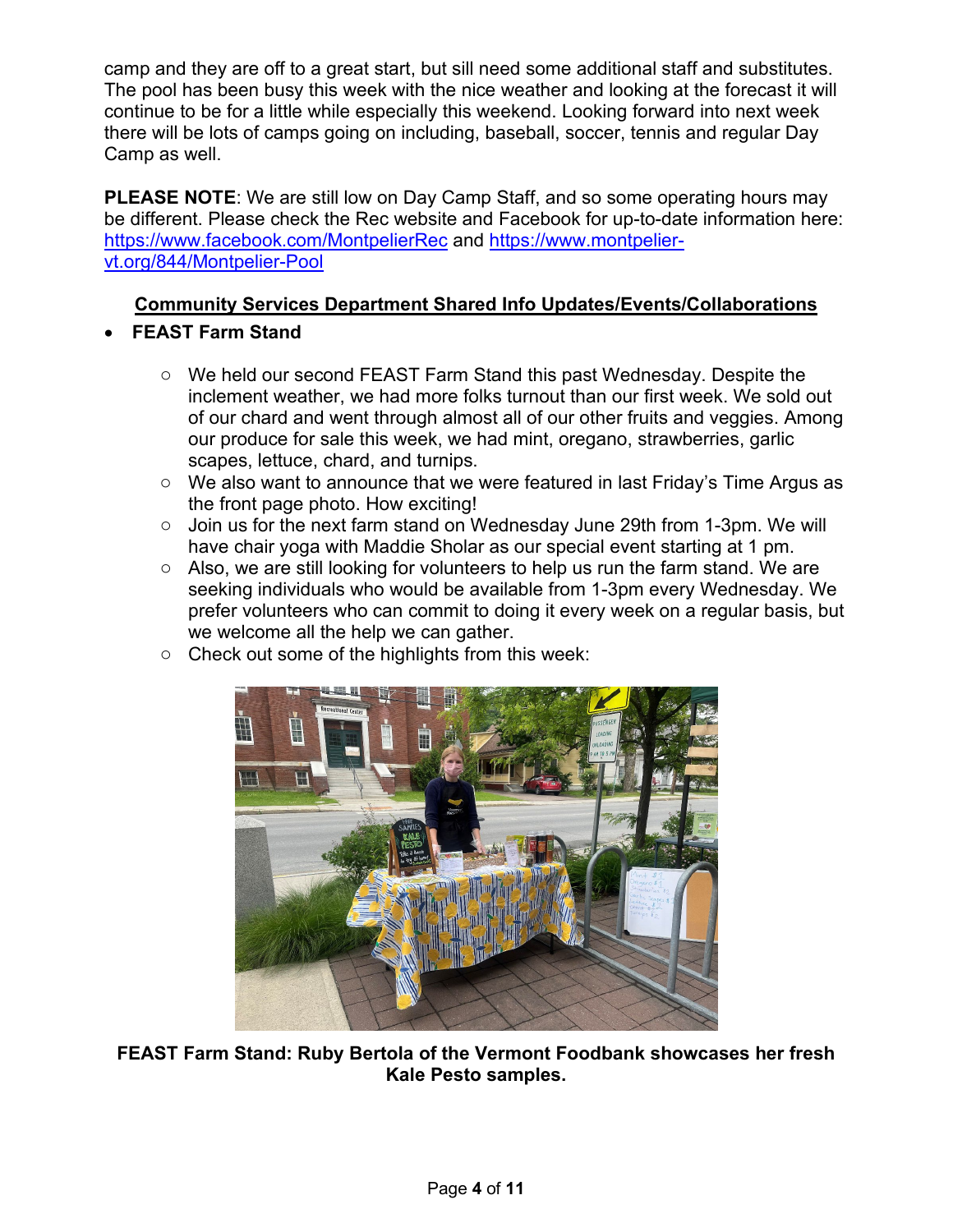

**FEAST Farm Stand: Patrons and volunteers join us at the farm stand.**

### • **World of Birds Walk | Sat., June 25, 8AM (rain date Sun. June 26)**

o Open your senses to experience birds. How to use your eyes to find and identify birds as well as notice their behavior and adaptations. How to use your hearing to remember bird songs. Bring binoculars or you can share mine. Meet Naturalist Gail Johnson at the New Shelter, Hubbard Park. Free. Open to all ages.

## • **Annual Meeting | Tues. June 28th, 12-2:30 pm | Montpelier Senior Activity Center**

o Join MSAC's Advisory Council, Director Sarah Lipton, staff and volunteers to learn more about the vision for the coming year, exciting updates about Trips, FEAST Senior Meals and the FEAST Farm Stand. We will have a special guest performance by Rick Winston & his Swedish Folk Band and tasty treats available from Chef Shalonda in the FEAST Kitchen.

#### • **Barre Street Potluck| Tues. June 28th, 5:30-7:00 pm | Montpelier Senior Activity Center**

- $\circ$  Join with the organizers and directors of Capital Area Neighborhoods, the Center for Arts and Learning, MSAC, Montpelier Alive, Montpelier City Counselors and Barre Street residents and neighbors for a community potluck. This has come together out of the desire to create more engaging events to bring the Barre Street neighborhood together and learn more about what the community wants to see happen in the future.
- $\circ$  The organizers have dreamt some possibilities, including the eventual development of Barre Street into Montpelier's arts district, but want to hear from the folks who actually live here to learn what it is they want to see happen. So, bring something to share and your own plate ware, and join the conversation!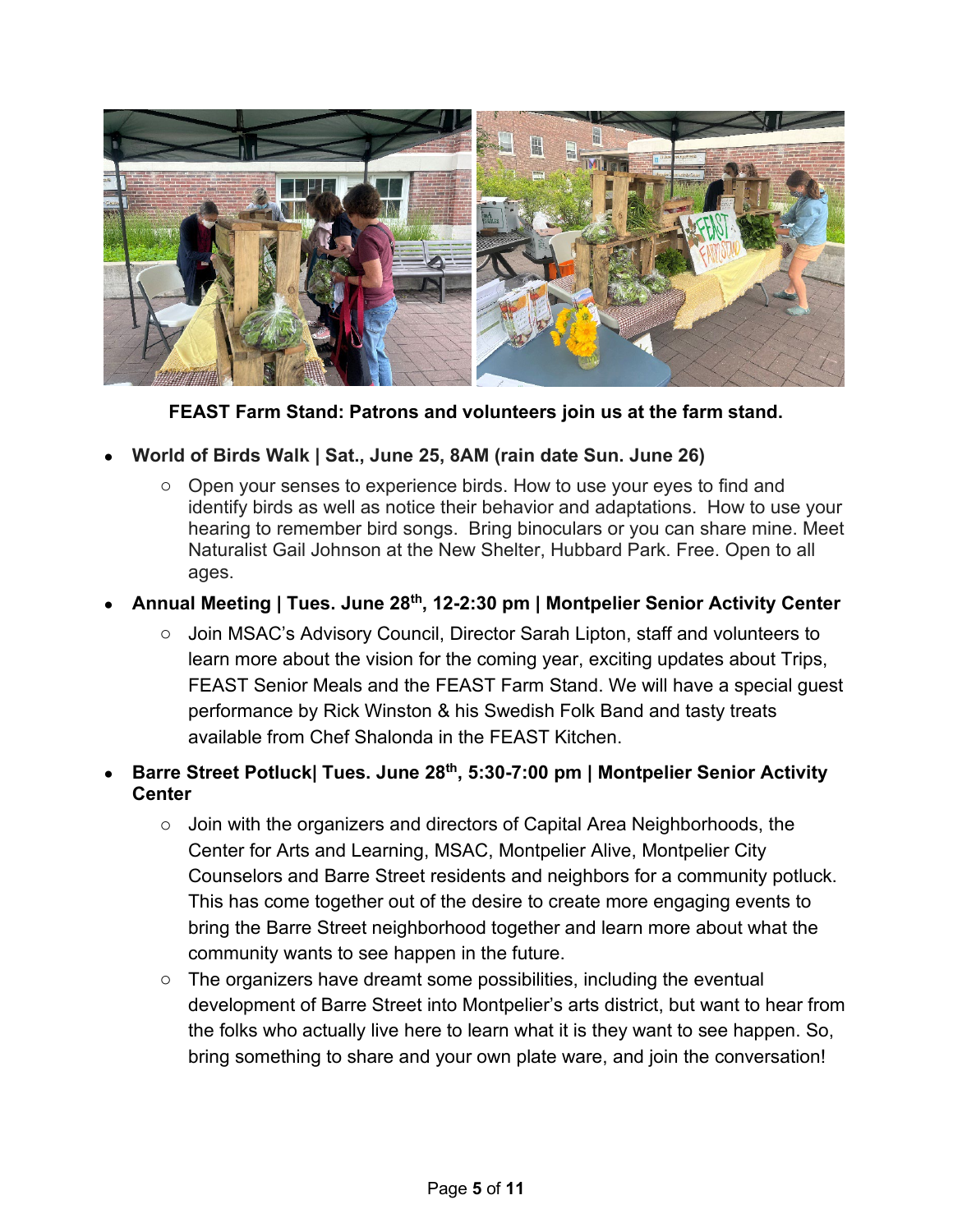• **End of Life Series | 1st Wednesdays, 1-2:30 pm | Montpelier Senior Activity Center**

- o Join Cynthia Stadler APRN, from BAYADA Hospice, for a four-part series exploring important issues encountered towards the end of life. We will introduce a different topic each session, but also allow plenty of time to discuss questions, concerns, and thoughts participants wish to bring.
- o Sessions will be in-person at MSAC and refreshments will be served. Topics include a screening of the film Being Mortal on July 6th; Advance Care Planning on August 3rd; Understanding and Communicating Through Dementia on September 7th; and Taking Control at End of Life on October 5th. Call to register: 802-223-2518

### • **A Call to Service: MSAC is looking a new AmeriCorps Member this September**

- $\circ$  Calling all gap year students, recent college grads, and young professionals! MSAC is looking for a new Aging in Place Coordinator to serve MSAC's mission of being a gathering place of healthy aging, lifelong learning and delicious meals for older adults.
- $\circ$  This is a dynamic role where the member will be working to create a vibrant intergenerational community that offers a little help to the older adults who need and deserve it.
- $\circ$  The position is full-time (40 hrs/wk for 48 wks), and members will receive a living allowance of \$25,500 (pre-tax) plus an education award of \$6,495 (also pre-tax) upon successful completion of service. MSAC will offer the member with a \$250/mth rental subsidy and a ServSafe food handling certification as part of their service.
- o **Our VHCB AmeriCorps position begins September 12th, 2022 and ends August 11th, 2023. The deadline to apply is August 24th 2022**, and prospective candidates can apply through the AmeriCorps portal: <https://vhcb.org/our-programs/vhcb-americorps/positions>

#### • **Summer Class Registration is Now Open**

- o Summer classes are open for members and the public!
- o Registration Forms & Instructor Bios can be found on our Classes webpage: [https://www.montpelier-vt.org/751/Classes.](https://www.montpelier-vt.org/751/Classes) The Registration Form has full instructions for registration as well as Zoom training info. The order of classes below is the same as on the Registration Form. Membership information can be found at [https://www.montpelier-vt.org/364/Become-a-Member.](https://www.montpelier-vt.org/364/Become-a-Member) Call our office at [223-2518](tel:802-223-2518) or email [msac@montpelier-vt.org](mailto:msac@montpelier-vt.org) if you have questions.
- o Focus on classes that need to be filled (external newsletter content)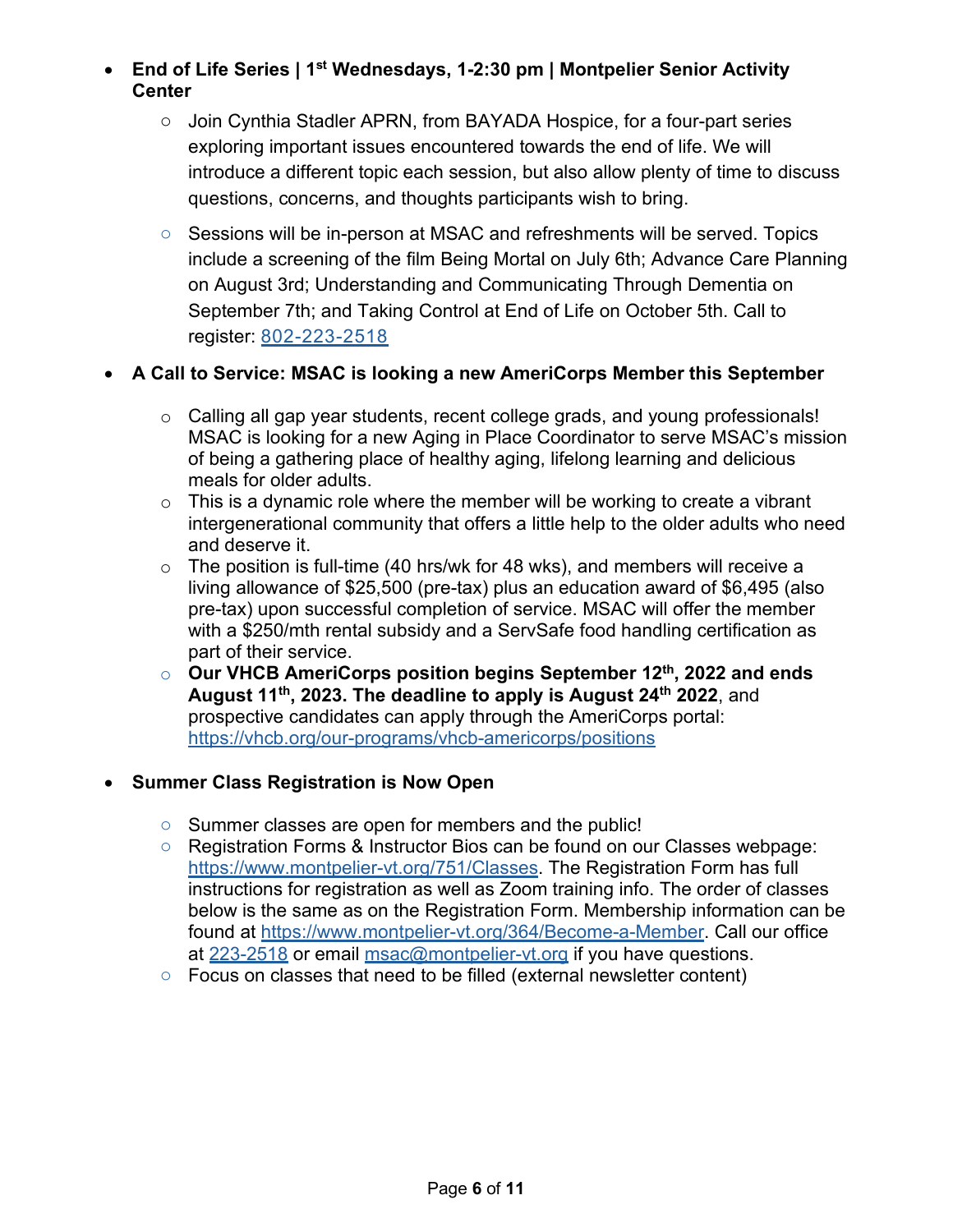

### **Updates coming next week!**



 **Employment and Personnel Announcements**

# **Municipal Job Openings**

Visit the City website for more information:<https://www.montpelier-vt.org/Jobs.aspx>

**Sustainability Coordinator:** The City of Montpelier is seeking a Facilities and Sustainability Coordinator. This is a key staff position for facility management, implementing the City's Net Zero plan, and recommending energy policy. Develops and manages practices and programs within the municipality's government and in concert with City residents and businesses. This position will focus on the City's commitment to reducing energy consumption, greenhouse gas emissions, ecological impact, and overall costs; strengthening reliability, resiliency, and sustainability; sustaining investments in facilities, and employing new technologies and energy infrastructure. To view the complete job description, go to [here.](https://www.montpelier-vt.org/Jobs.aspx)

**Recreation Administrative Assistant:** Position performs skilled work in office administration and management. Position is lead on creating documentation and infrastructure support for Community Services and Recreation Programming. Position has frequent and direct interaction with the general public in person or via the phone and email concerning service requests, program registrations, and complaints, etc. Email cover letter and resume to [amcmullen2@montpelier-vt.org.](mailto:amcmullen2@montpelier-vt.org)

**FT Police Department- Patrol Officers** For applications and more information, click [here](https://www.policeapp.com/Entry-Level-City-of-Montpelier-VT-Police-Officer-Jobs/2921/) or email [recruiting@montpelier-vt.org.](mailto:recruiting@montpelier-vt.org) We have one more open officer position.

**Seasonal Recreation Positions: Day Camp, Pool Clerk, Lifeguards, and Pool Director** for Spring-Summer 2022

**Seasonal Park/Recreation Maintenance Staff:** Spring-Summer-Fall Mowing, driving tractors, maintaining sports fields, keeping parks and facilities clean. Call 225-8699, 9am-4pm to inquire.

**Summer Pool Lifeguards and Pool Clerks:** Staff will start work June 11 - August 21. There will be pre-season training prior to the start of the pool season. Training dates to be announced. Applicants who do not hold a current Lifeguard certification could be accepted contingent on successful completion of a lifeguard course prior to the pool opening date, and reimbursement would be paid at end of season. Email [amcmullen2@montpelier-vt.org](mailto:amcmullen2@montpelier-vt.org) for more information.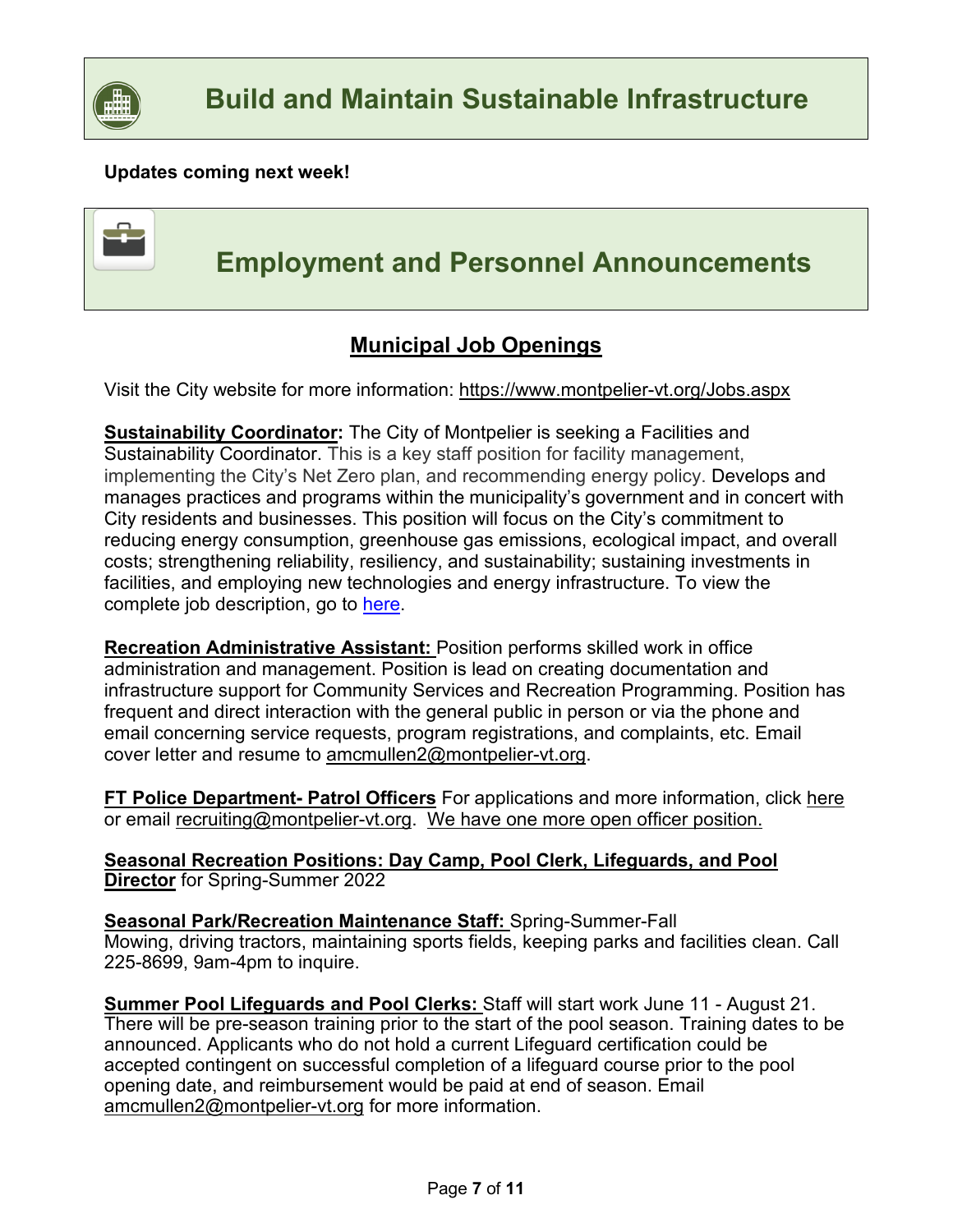**FT Emergency Services Dispatcher/Clerk:** The Montpelier Police Department is seeking applications for the position of Emergency Dispatcher/Clerk. This part-time career position involves the appropriate call handling of both emergency and nonemergency requests for police, fire, and emergency medical services, and determining the nature and urgency of those calls.

**FT Streets Maintenance Worker Truck Driver, Level 1:** The person filling this position will work with a streets crew performing skilled work in winter operations, construction, maintenance and repair of streets, drainage culverts, sidewalks, signage, and other appurtenances in the City Right of Way.

**FT Water/Sewer Truck Driver Level 1:** The person filling this position will work with a water and sewer crew performing skilled work in the construction, maintenance and repair of water distribution, raw water distribution, wastewater collection and wastewater transmission systems.



# **Reminders**

### **Social Worker Available to Residents**

The Montpelier Police Department, the Barre City Police Department and Washington County Mental Health have partnered in providing an onsite social worker to help residents in crisis or needing an extra hand during the pandemic. If you would like to speak to Susan please contact her through email at: [susan.lemere@wcmhs.org](mailto:susan.lemere@wcmhs.org) or contact MPD and we can assist with connecting you to Susan.

## **ORCA MEDIA**

ORCA Media supports the City of Montpelier by live streaming videos to local TV and on YouTube. Recently, Comcast changed the government channel to 1085.

- Click here to see City Council Meetings: <https://www.orcamedia.net/series/montpelier-city-council>
- Click here for Live Stream:<https://www.orcamedia.net/series/live-stream-events>

#### **City-wide Reappraisal Property Inspections Continue!**

We have begun the process of a city-wide reappraisal of all real property. Representatives from the New England Municipal Consultants will visit each property in the city to gather data. The inspection process will start in late 2021 and continue through the spring of 2023. NEMC will mail notices to property owners in advance of conducting inspections.

#### **Stump Dump:**

Need to get rid of lawn debris, stumps, and branches? The City Stump Dump is open! Monday through Friday, 8:00 AM to 3:00 PM. Please call the City Garage at 802-223- 9510 before going to dump to approve of your items!

#### **Trash Receptacles:**

Please, always, place trash receptacles for pick up at the corner of the driveway, behind the sidewalk. If you do not have a sidewalk on your street, please place receptacles on the corner of the drive, in the street closest to the curb. (Not obstructing traffic). Please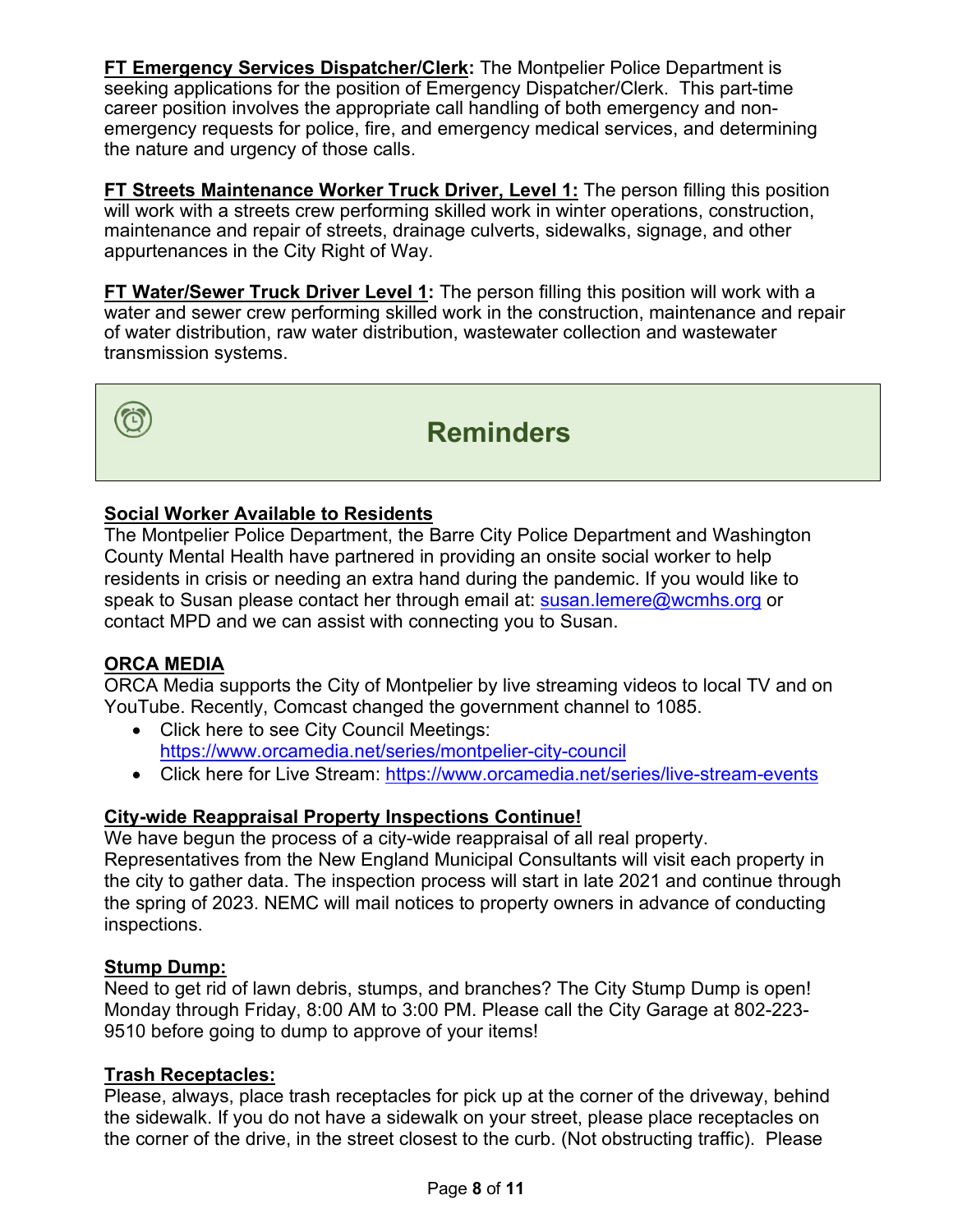do not please receptacles within the sidewalk. Questions? Please contact Jasmine Benson with DPW at 802-223-9508.

Thank you,

whathan

William Fraser, City Manager

*Council Meeting Agenda Schedule and Strategic Planning Items on following pages.*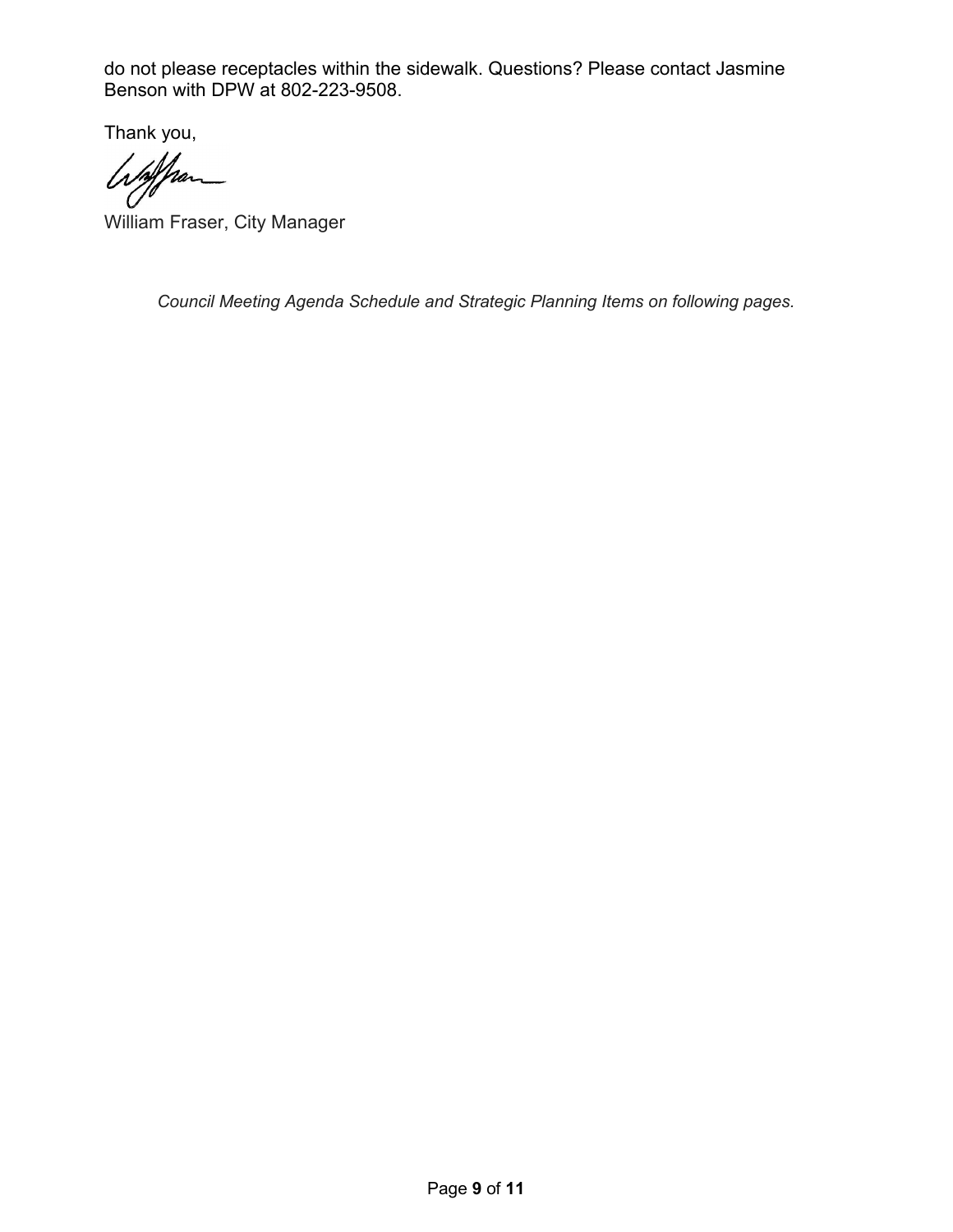| <b>Upcoming Agenda Items (TENTATIVE)</b> |                                                                                                                                                                                                                                                                                                                                                                                                                                                                                               |       |                                                                                                                                                                                                                                                                                                                                                                                                                                                                                 |  |  |
|------------------------------------------|-----------------------------------------------------------------------------------------------------------------------------------------------------------------------------------------------------------------------------------------------------------------------------------------------------------------------------------------------------------------------------------------------------------------------------------------------------------------------------------------------|-------|---------------------------------------------------------------------------------------------------------------------------------------------------------------------------------------------------------------------------------------------------------------------------------------------------------------------------------------------------------------------------------------------------------------------------------------------------------------------------------|--|--|
| 7/11                                     | Set Tax Rate - special call-in<br>$\bullet$<br>meeting                                                                                                                                                                                                                                                                                                                                                                                                                                        | 7/20  | 1 <sup>st</sup> Reading Prostitution<br>Ordinance<br><b>Parklet Ordinance</b><br>$\bullet$<br>12-16 Main Street<br>$\bullet$<br><b>Set District Heat Rates</b><br>$\bullet$<br>Time limit for public comment<br>$\bullet$<br><b>Equity Update report</b><br>$\bullet$<br><b>Strategic Plan Update</b><br>$\bullet$<br><b>GMT My Ride report</b><br>$\bullet$<br><b>Elks Club Update</b><br>$\bullet$<br>HUB?                                                                    |  |  |
| 8/24                                     | 2 <sup>nd</sup> Reading Prostitution<br>$\bullet$<br>Ordinance<br>1 <sup>st</sup> Reading Parklet<br>$\bullet$<br>Ordinance<br>PRC - Fair and Impartial<br>$\bullet$<br>Policing<br>Website/Public Outreach<br>Update<br><b>CAN Update</b><br>$\bullet$<br><b>TIF/Tax Stabilization</b><br>$\bullet$<br><b>City Building Energy Policy/</b><br>$\bullet$<br>Year End financial report<br>$\bullet$<br><b>Elks Club Update</b><br>$\bullet$<br><b>Award Elks Club PM Contract</b><br>$\bullet$ | 9/14  | 2 <sup>nd</sup> reading Parklet ordinance<br>$\bullet$<br><b>Review Community Survey</b><br>$\bullet$<br>results<br><b>PRC</b> – Internal Affairs<br>$\bullet$<br><b>PRC</b> – Citizen review<br>$\bullet$<br>Potential Ordinance re: building<br>$\bullet$<br>violations and zoning permits<br><b>Workforce Development Plan?</b><br>$\bullet$<br>(Possibly removed due to<br>higher priorities)<br><b>Storm Water Utility Update</b><br>$\bullet$<br><b>Public Bathrooms?</b> |  |  |
| 9/28                                     | <b>PRC</b> – Public Drinking<br>$\bullet$<br><b>Begin Strategic Planning</b><br>$\bullet$<br><b>Process</b><br><b>Elks Club Update</b><br>$\bullet$                                                                                                                                                                                                                                                                                                                                           | 10/12 | <b>PRC</b> – Progress Update<br>$\bullet$<br><b>Strategic Planning</b><br>$\bullet$<br><b>Mutual Aid Update</b>                                                                                                                                                                                                                                                                                                                                                                 |  |  |
| 10/26                                    | <b>Winter Schedule</b><br><b>Outdoor Recreation and</b><br>$\bullet$<br><b>Economic Development</b><br><b>Preliminary Budget</b><br>$\bullet$<br><b>Discussion</b><br><b>Elks Club Update</b><br>$\bullet$                                                                                                                                                                                                                                                                                    | 11/9  | PFAS/Leachate<br>$\bullet$<br><b>ADA Update</b><br>$\bullet$<br>Homelessness Plan?<br>$\bullet$<br><b>Barriers to Housing?</b><br>$\bullet$<br><b>FEAST Update</b><br>$\bullet$                                                                                                                                                                                                                                                                                                 |  |  |

? = Date is tentative, may shift to a different date